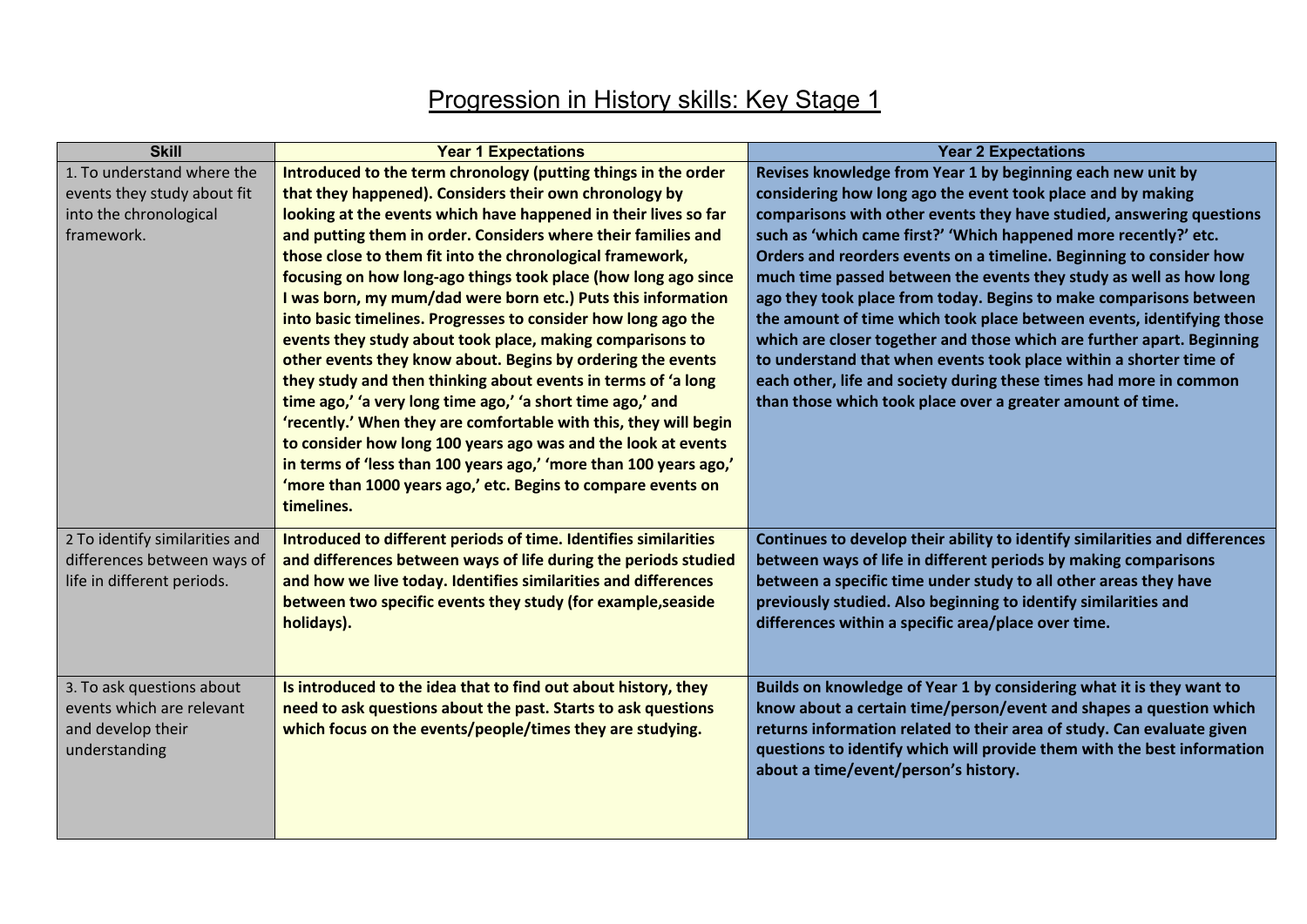| 4. To answer questions<br>about events by selecting<br>specific parts of<br>stories/sources to show<br>their understanding.                          | Understands that stories and sources can provide us with<br>information about the past. Beginning to refer to the sources<br>they are shown and the stories they read/are told when<br>answering questions about historical events/people from the<br>past etc.                                                                                                                                                                                                                                                                                                                                                                                                       | Now knows that historians gather their information from historical<br>sources. Understands that sometimes these sources have been used to<br>create stories about significant events. Is now more specific in their<br>selection of information from sources/parts of stories when answering<br>questions. Uses this information to explain their understanding.                                                                 |
|------------------------------------------------------------------------------------------------------------------------------------------------------|-----------------------------------------------------------------------------------------------------------------------------------------------------------------------------------------------------------------------------------------------------------------------------------------------------------------------------------------------------------------------------------------------------------------------------------------------------------------------------------------------------------------------------------------------------------------------------------------------------------------------------------------------------------------------|----------------------------------------------------------------------------------------------------------------------------------------------------------------------------------------------------------------------------------------------------------------------------------------------------------------------------------------------------------------------------------------------------------------------------------|
| 5. To understand some of<br>the ways in which we find<br>out about the past.                                                                         | Knows that historians find out about the past from: pictures,<br>stories, written records, books, photographs, films, first-hand<br>accounts and from objects which were used/made at the time.<br>Beginning to understand that not all of these sources are<br>available for every time period or event they study.                                                                                                                                                                                                                                                                                                                                                  | Builds on their knowledge from Year 1 by being able to suggest which<br>sources are available for specific time periods studied. Can suggest why<br>some sources are not available for specific periods and are for others.                                                                                                                                                                                                      |
| 6. To identify different ways<br>in which the past is<br>represented.                                                                                | Building on their learning from the above skill, pupils are<br>beginning to understand that the same historical event can be<br>reflected in a number of ways. They can identify some of the<br>different things the different sources can tell us about the<br>event/person/time they are studying.                                                                                                                                                                                                                                                                                                                                                                  | As well as understanding that a number of historical sources can be<br>used to tell us different things about events/times/people from the<br>past, is now also aware that some of these sources were created at the<br>time and some after the time being studied. Beginning to be able to<br>evaluate how useful a source is and make comparisons between<br>sources in terms of how useful they are in providing information. |
| 7. To learn about changes<br>within living memory.<br>Where appropriate, these<br>should be used to reveal<br>aspects of change in<br>national life. | Uses chronological understanding to understand what is meant<br>by 'living memory'. Learns about the changes which have<br>happened in exploration during living memory, with the focus<br>on significant inventions and the changes these inventions<br>brought to society, with focus on: the changes in technology.<br>(what they knew after that they didn't know before); the<br>impact this had on man's thoughts/feelings on what was<br>possible/what they could achieve. Also learns about changes<br>within living memory that have taken place in the countryside<br>and at the seaside, with focus on what has caused/enabled<br>these changes to happen. | Will develop understanding of changes which have taken place within<br>living memory in a number of areas, for example during Queen<br>Elizabeth II's reign.                                                                                                                                                                                                                                                                     |
| 8. To learn about events<br>beyond living memory that<br>are significant nationally or<br>globally [for example, the                                 | Uses chronological understanding to understand what is meant<br>by term 'beyond living memory.' For example, learns about the<br>Great Fire of London, how life was different at this time and<br>why the event is still remembered/its significance today.                                                                                                                                                                                                                                                                                                                                                                                                           | Uses chronological understanding to compare how long ago different<br>events beyond living memory took place. Specifically studies The Battle<br>of Hastings, The Gunpowder Plot and World War I, learning about key<br>events and their significance at the time and today. Learns about what                                                                                                                                   |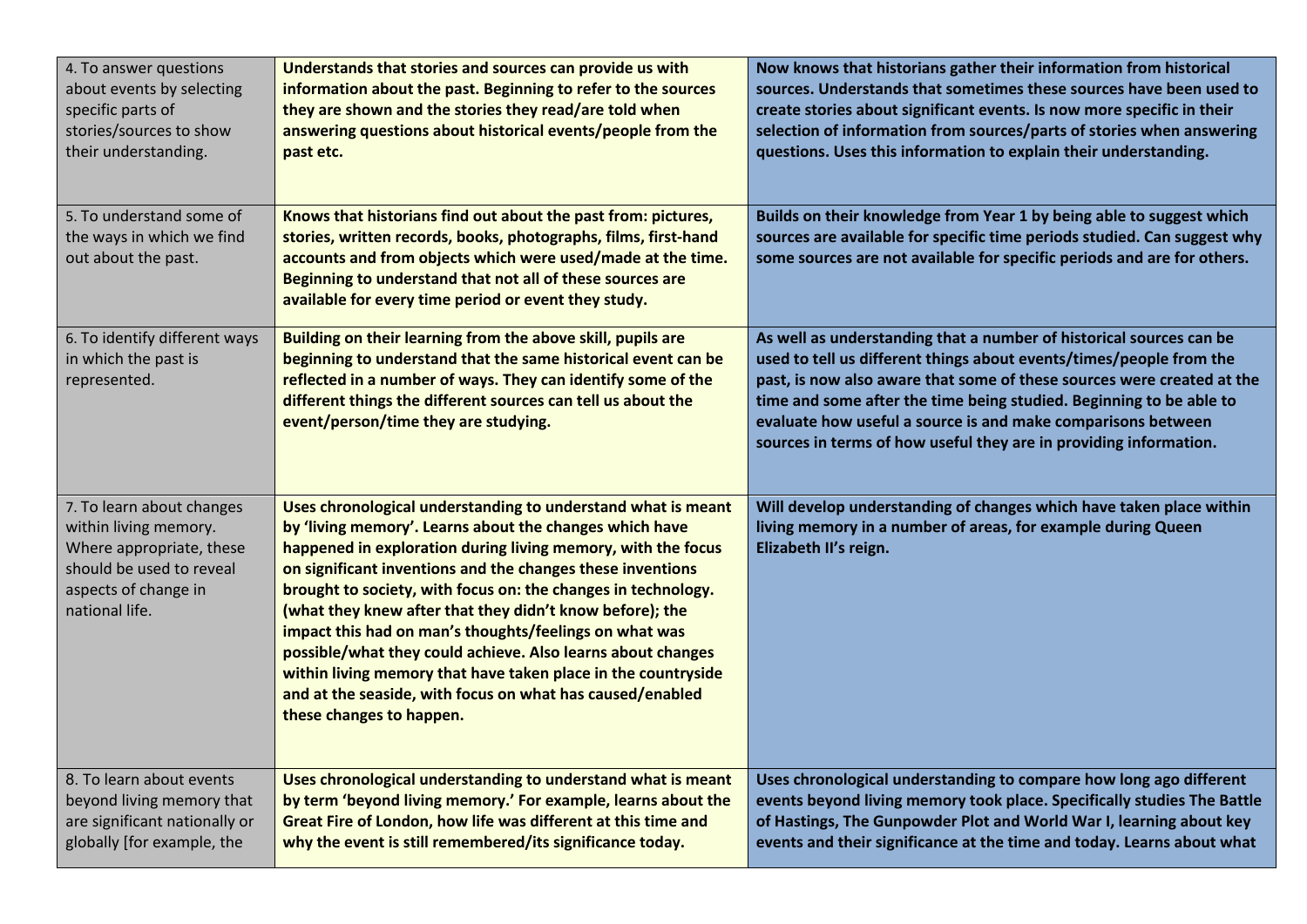| Great Fire of London, the<br>first aero plane flight or<br>events commemorated<br>through festivals or<br>anniversaries].                                                                                                                                                                                                                                                  | Investigating the contrast between earth at this time compared<br>to today and the difference in where knowledge about this time<br>comes from compared to other periods studied.                                                                     | it would have been like to live during times beyond living memory and<br>makes comparisons to how this would have been different to today.                                                                                                                                                                                                                                                                        |
|----------------------------------------------------------------------------------------------------------------------------------------------------------------------------------------------------------------------------------------------------------------------------------------------------------------------------------------------------------------------------|-------------------------------------------------------------------------------------------------------------------------------------------------------------------------------------------------------------------------------------------------------|-------------------------------------------------------------------------------------------------------------------------------------------------------------------------------------------------------------------------------------------------------------------------------------------------------------------------------------------------------------------------------------------------------------------|
| 9. To learn about the lives of<br>significant individuals in the<br>past who have contributed<br>to national and international<br>achievements. Some should<br>be used to compare aspects<br>of life in different periods<br>[for example, Elizabeth I and<br>Queen Victoria, Christopher<br><b>Columbus and Neil</b><br>Armstrong, William Caxton<br>and Tim Berners-Lee] | Learns about significant individuals and their achievements and<br>why these were important (nationally and internationally).<br>Comparisons are made between them, why they were different<br>and the differences between life/society at this time. | Learns about significant individuals and their achievements and why<br>these were important (nationally and internationally). Comparisons are<br>made between them, why they were different and the differences<br>between life/society at this time. Comparisons are also<br>made/similarities drawn on the significance of them to others.                                                                      |
| 10. To learn about<br>significant events, people<br>and places in their own<br>locality.                                                                                                                                                                                                                                                                                   | Carries out a class investigation into the impact of The Great<br><b>Fire of Nantwich.</b>                                                                                                                                                            | Learns about significant events in the locality, why they were significant<br>and who was involved as well as why they are still remembered today<br>Applying their knowledge of historical sources and enquiry. Learns<br>about significant events in the locality, why they were significant and<br>who was involved as well as why they are still remembered today.<br>World War I and the local war memorial. |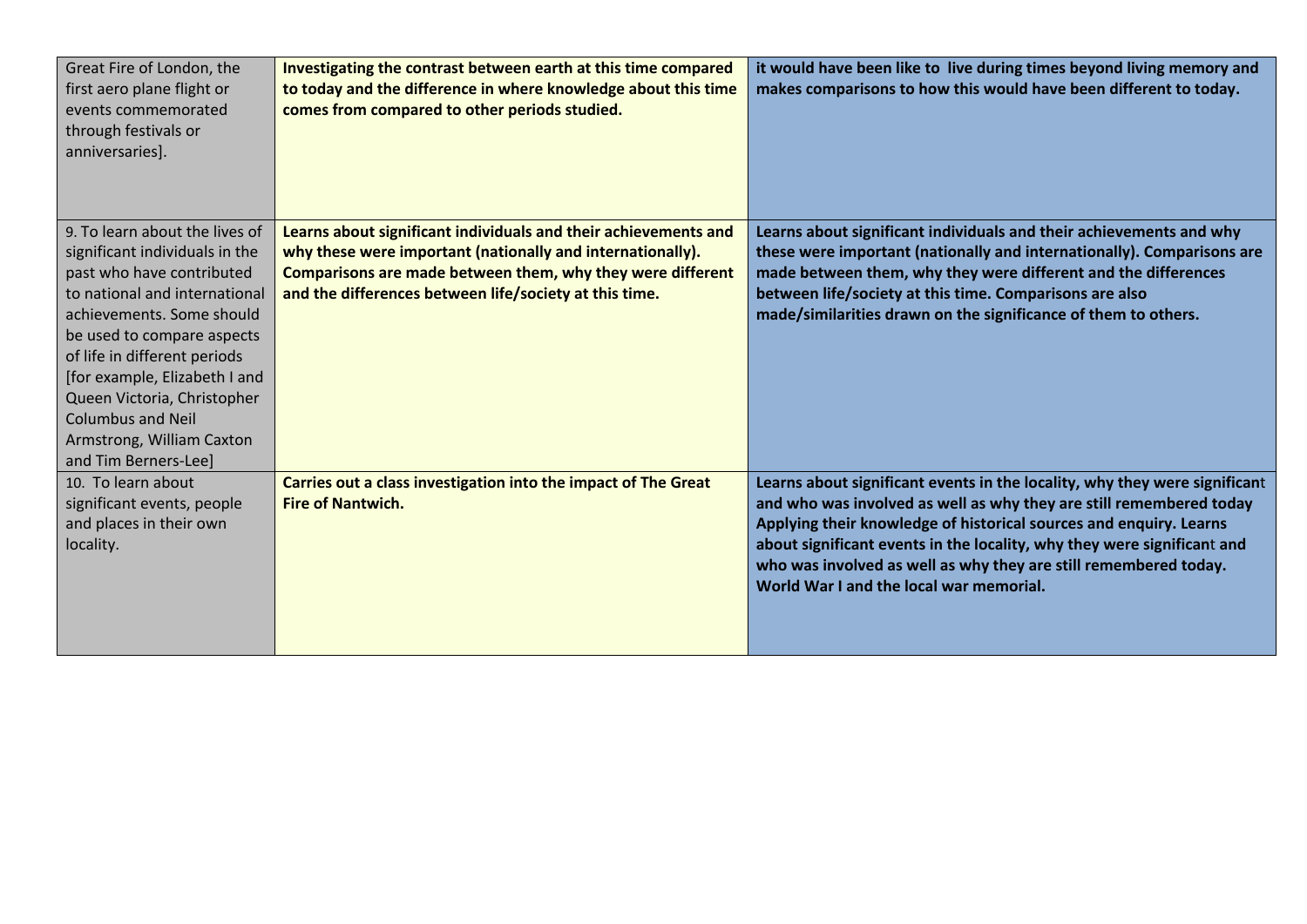## **Progression in History Key Stage 2**

| <b>SKILL</b>                                                                                                               | <b>YEAR 3</b>                                                                                                                                                                                                                                                                                                                                                                                                                                                       | <b>YEAR 4</b>                                                                                                                                                                                                                                                                                                                                                                                                                                   | <b>YEAR 5</b>                                                                                                                                                                                                                                                                                                                                           | <b>YEAR 6</b>                                                                                                                                                                                                                                                                                                                                                                                        | <b>KEY STAGE 3</b>                                                                                                                                                                                                                                                                                                                                                                                                                                                                                                                                                                                    |
|----------------------------------------------------------------------------------------------------------------------------|---------------------------------------------------------------------------------------------------------------------------------------------------------------------------------------------------------------------------------------------------------------------------------------------------------------------------------------------------------------------------------------------------------------------------------------------------------------------|-------------------------------------------------------------------------------------------------------------------------------------------------------------------------------------------------------------------------------------------------------------------------------------------------------------------------------------------------------------------------------------------------------------------------------------------------|---------------------------------------------------------------------------------------------------------------------------------------------------------------------------------------------------------------------------------------------------------------------------------------------------------------------------------------------------------|------------------------------------------------------------------------------------------------------------------------------------------------------------------------------------------------------------------------------------------------------------------------------------------------------------------------------------------------------------------------------------------------------|-------------------------------------------------------------------------------------------------------------------------------------------------------------------------------------------------------------------------------------------------------------------------------------------------------------------------------------------------------------------------------------------------------------------------------------------------------------------------------------------------------------------------------------------------------------------------------------------------------|
|                                                                                                                            | <b>EXPECTATIONS</b>                                                                                                                                                                                                                                                                                                                                                                                                                                                 | <b>EXPECTATIONS</b>                                                                                                                                                                                                                                                                                                                                                                                                                             | <b>EXPECTATIONS</b>                                                                                                                                                                                                                                                                                                                                     | <b>EXPECTATIONS</b>                                                                                                                                                                                                                                                                                                                                                                                  | <b>EXPECTATIONS</b>                                                                                                                                                                                                                                                                                                                                                                                                                                                                                                                                                                                   |
| 1. To develop a<br>chronologically<br>secure<br>knowledge of<br>British, local and<br>world history.                       | Learns where the Stone<br>Age, Iron Age, and the<br><b>Roman Empire in Britain</b><br>and the wider world fit<br>into the chronological time<br>frame. Can relate this to<br>present day and other<br>periods of history/events<br>they have previously<br>studied.                                                                                                                                                                                                 | Learns where the Anglo<br>Saxons, Scots and Vikings in<br>Britain and the wider world<br>fit into the chronological<br>time frame. Learns where<br>the Ancient Greek<br>civilisation fit into the<br>chronological time frame.<br>Can relate this to present<br>day and other periods of<br>history/events they have<br>previously studied.                                                                                                     | Learns where the Ancient<br>Egyptians fit into the<br>chronological time frame.<br>Can relate this to present<br>day and other periods of<br>history/events they have<br>previously studied.<br>Develops an understanding<br>of the chronological<br>development of their local<br>area and can relate this to<br>changes in society and<br>technology. | Learns where the Mayans fit<br>into the chronological time<br>frame. Can relate this to<br>present day and other<br>periods of history/events<br>they have previously<br>studied. Develops an<br>understanding of the<br>chronological development<br>of crime and punishment<br>and can relate this to the<br>development of and changes<br>to society, including the<br>development of technology. | Pupils should extend and<br>$\bullet$<br>deepen their<br>chronologically, secure<br>knowledge and<br>understanding of British,<br>local and world history, so<br>that it provides a well-<br>informed context for wider<br>learning.<br><b>Pupils should identify</b><br>significant events, make<br>connections, draw<br>contrasts, and analyse<br>trends within periods and<br>over long arcs of time.<br>They should use historical<br>terms and concepts in<br>increasingly sophisticated<br>ways.<br>They should pursue<br>$\bullet$<br>historically valid enquiries<br>including some they have |
| 2. To address<br>historically valid<br>questions about<br>change, cause,<br>similarity,<br>difference and<br>significance. | <b>Understands the historical</b><br>concepts of continuity and<br>change and can address<br>historically valid questions<br>relating to these concepts<br>in the periods they study.<br>Can say what is similar and<br>what is different when<br>comparing periods of<br>history. Can identify some<br>reasons for why specific<br>events happened or<br>changes occurred. May<br>require scaffold in<br>organising this information<br>into answers to questions. | <b>Builds on understanding</b><br>from Y3 to begin to be able<br>to identify contrasts and<br>trends within the periods<br>they study and between<br>periods of study and other<br>periods they have<br>knowledge about. Begins to<br>develop an understanding of<br>the term significance and<br>why this is relevant in<br>history. Can create their own<br>structured accounts to<br>answer questions, though<br>some details may be sparse. | Builds of understanding of<br>Y3 and Y4 but detail and<br>accuracy in answers<br>provided linked to<br>previously learned<br>concepts is greater. Is also<br>now developing<br>understanding of cause<br>and consequence and is<br>beginning to make<br>connections between<br>these two concepts in the<br>periods/events they study.                  | <b>Builds on learning and</b><br>understanding from Y3, Y4<br>and Y5 to now be confident<br>in addressing historically<br>valid questions about all<br>concepts described. Can<br>identify which concept the<br>question is addressing and<br>focuses answers with this in<br>mind.                                                                                                                  | framed themselves, and<br>create relevant, structured<br>and evidentially supported<br>accounts in response.<br>They should understand<br>how different types of<br>historical sources are used<br>rigorously to make<br>historical claims and<br>discern how and why<br>contrasting arguments and<br>interpretations of the past<br>have been constructed.                                                                                                                                                                                                                                           |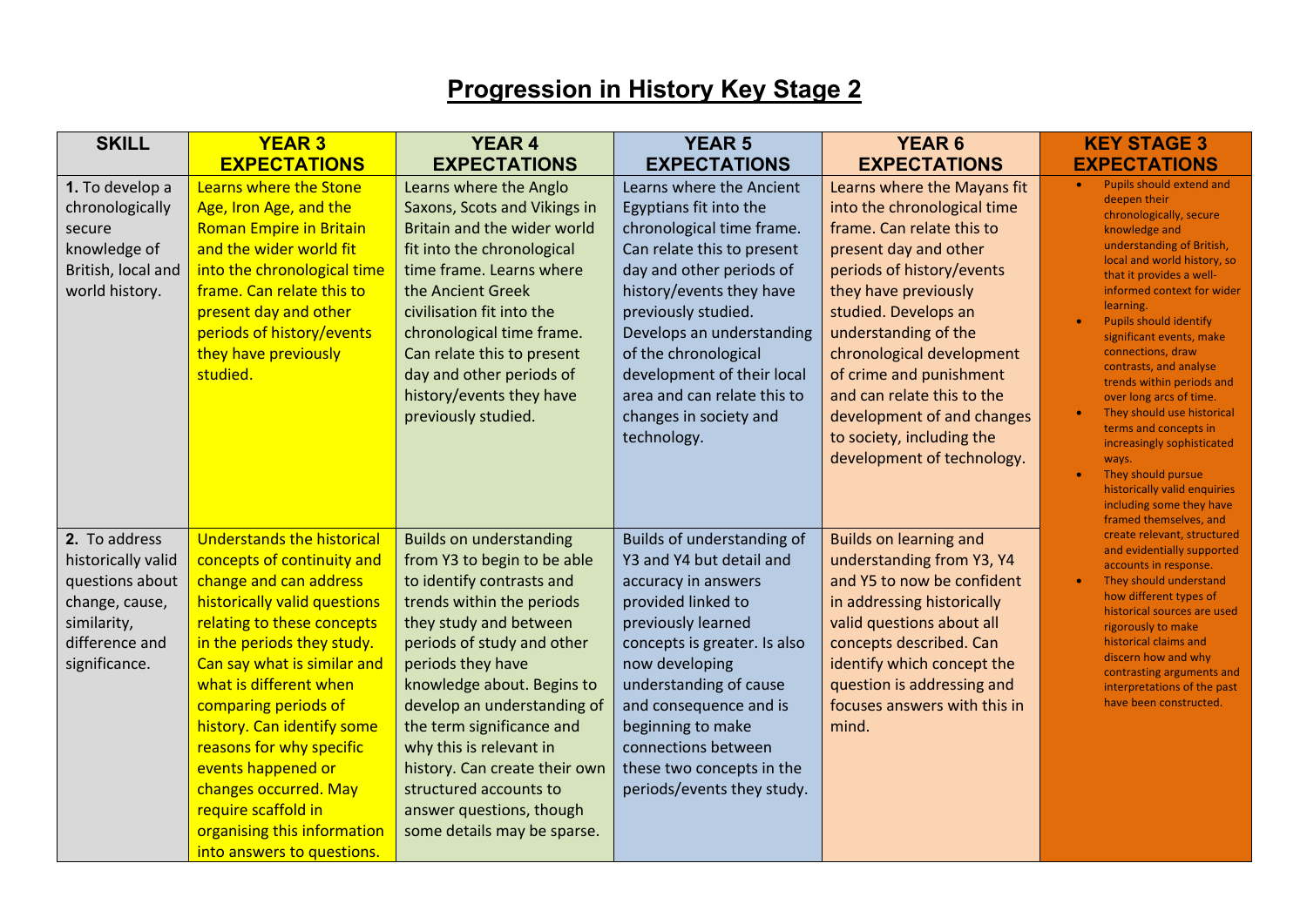| 3. To devise<br>historically valid<br>questions about<br>change, cause<br>similarity,<br>difference and<br>significance.              | <b>Understands the historical</b><br>concepts of continuity and<br>change and can suggest<br>and devise historically valid<br>questions relating to these<br>concepts in the periods<br>they study. Is curious to<br>identify the similarities and<br>differences between<br>periods of history and<br>shapes questions to<br>support investigation of<br>this. Tries to identify some<br>reasons for why specific<br>events happened or<br>changes occurred. May<br>require scaffold in ensuring<br>focus in question. | <b>Builds on understanding</b><br>from Y3 to begin to be able<br>to investigate contrasts and<br>trends within the questions<br>they devise. Begins to<br>develop an understanding of<br>the term significance, why<br>this is relevant in history and<br>attempts to shape questions<br>to focus on investigating the<br>significance of events. Can<br>create their own questions<br>which are become more<br>focused on concepts they<br>are investigating. | Builds of understanding of<br>Y3 and Y4 but focus in<br>questions devised and the<br>link to the concept being<br>investigated is further<br>improving. Is also now<br>developing understanding<br>of cause and consequence<br>and is beginning to devise<br>questions which help<br>establish connections<br>between these two<br>concepts in the<br>periods/events they study.                                   | <b>Builds on learning and</b><br>understanding from Y3, Y4<br>and Y5 to now be confident<br>in devising historically valid<br>questions about all concepts<br>described. Is clear about<br>which historical concept<br>they are investigating<br>through their questions and<br>is focused towards this in<br>the questions they ask to<br>seek focused answers. |  |
|---------------------------------------------------------------------------------------------------------------------------------------|-------------------------------------------------------------------------------------------------------------------------------------------------------------------------------------------------------------------------------------------------------------------------------------------------------------------------------------------------------------------------------------------------------------------------------------------------------------------------------------------------------------------------|----------------------------------------------------------------------------------------------------------------------------------------------------------------------------------------------------------------------------------------------------------------------------------------------------------------------------------------------------------------------------------------------------------------------------------------------------------------|--------------------------------------------------------------------------------------------------------------------------------------------------------------------------------------------------------------------------------------------------------------------------------------------------------------------------------------------------------------------------------------------------------------------|------------------------------------------------------------------------------------------------------------------------------------------------------------------------------------------------------------------------------------------------------------------------------------------------------------------------------------------------------------------|--|
| 4. To construct<br>informed<br>responses that<br>involve<br>selection and<br>organisation of<br>relevant<br>historical<br>information | Can make links between<br>evidence and historical<br>claims when appropriate<br>sources are provided.<br>When direction or scaffold<br>is provided, can select and<br>organise information to<br>respond to historical<br>questions/present their<br>ideas.                                                                                                                                                                                                                                                             | Builds on learning in Y3 and<br>can now make links between<br>historical claims and<br>evidence even when this is<br>not directly presented to<br>them. Selects evidence from<br>a range of sources available<br>to inform their responses to<br>historical questions/inform<br>their ideas. May require<br>support in organising their<br>responses/information<br>within them to ensure their<br>ideas are coherent.                                         | Building from learning in<br>Y3 and Y4, can now<br>independently select<br>evidence from a range of<br>sources to inform their<br>responses. This selection is<br>more focused in that only<br>specific parts of a source<br>might be referred to which<br>directly link to a specific<br>point being made. Now<br>independently organises<br>information to create<br>historically secure<br>arguments/statements | Builds on learning from Y3,<br>Y4 and Y5 to independently<br>construct their responses to<br>questions/historical tasks by<br>investigating, evaluating and<br>then selecting historical<br>information from a range of<br>sources. Can organise this<br>information to build a<br>coherent argument or<br>answer.                                               |  |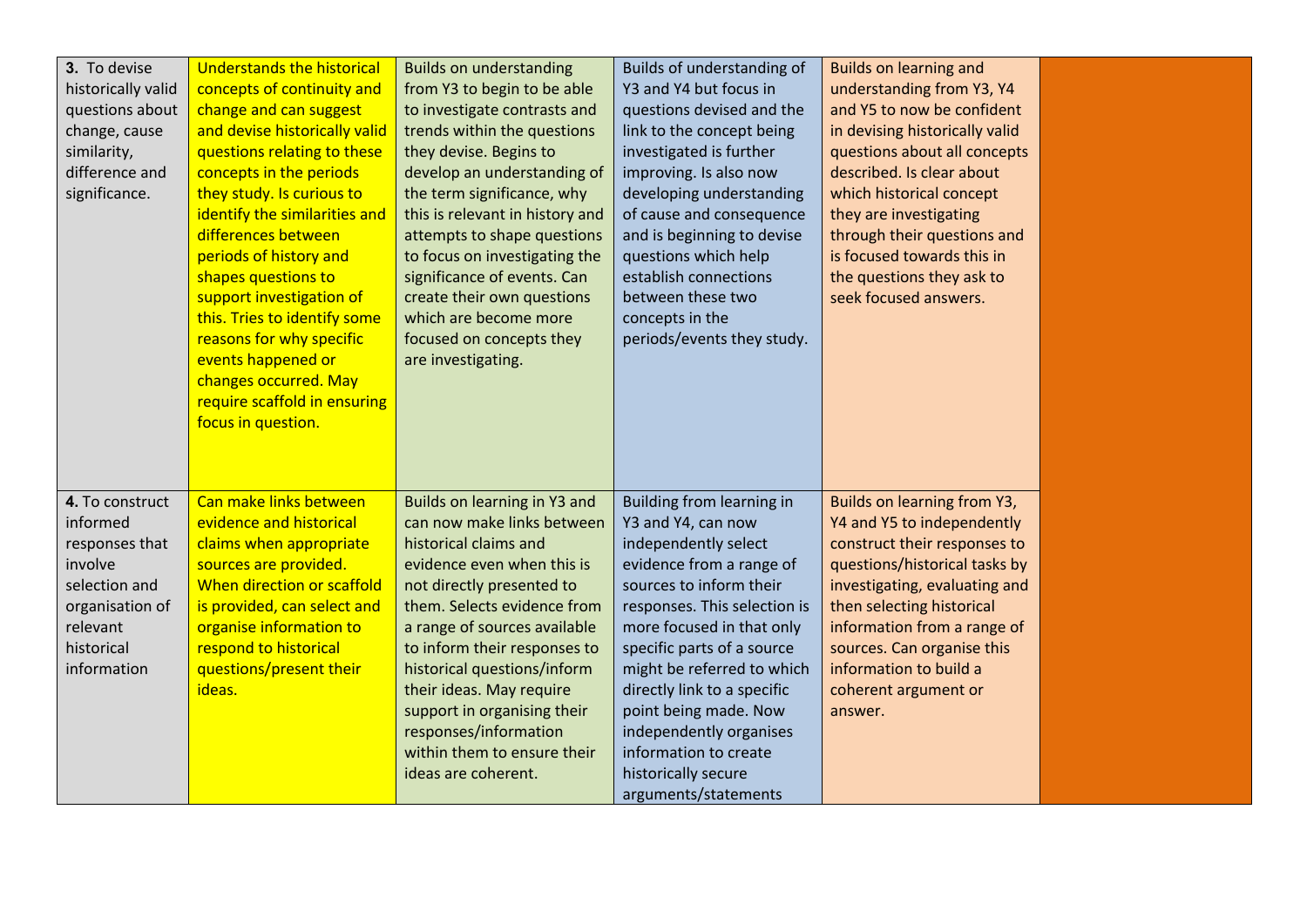| <b>5. To</b><br>understand how<br>knowledge of<br>the past is<br>constructed<br>from a range of<br>sources. | <b>Begins to understand</b><br>methods used in historical<br>enquiry. Knows that the<br>information we have about<br>the past comes from<br>historical sources of<br>evidence. Knows that some<br>sources of evidence have<br>more value than others.<br>When scaffold is provided,<br>begins to be able to<br>explain some reasons for<br>why. | Builds on learning in Y3 and<br>can now refer to a range of<br>methods of historical<br>enquiry that a historian<br>might use. Knows that some<br>historical sources are more<br>valuable than others,<br>providing reasons for why.<br>Can label some types of<br>historical sources and make<br>valid predictions on the<br>period/era it came from,<br>based on evidence. | Builds on work in Y3 and 4<br>to be able to suggest when<br>certain methods of<br>historical enquiry might be<br>more appropriate than<br>others. Can accurately<br>evaluate the validity and<br>value of a range of<br>historical sources, based<br>on evidence. Can label<br>specific types of historical<br>sources, explaining which<br>period of history they<br>might be from and<br>providing evidence to<br>support this. | Builds on learning from Y3,<br>Y4 and Y5 to now be able to<br>discuss a range of methods<br>of historical enquiry,<br>explaining when and why<br>each are used, as well as the<br>limits of each.<br>Independently evaluates a<br>range of sources and can<br>fully explain why some are<br>more valid than others. Can<br>accurately predict periods of<br>history specific sources may<br>be from, providing evidence<br>to justify these ideas. |  |
|-------------------------------------------------------------------------------------------------------------|-------------------------------------------------------------------------------------------------------------------------------------------------------------------------------------------------------------------------------------------------------------------------------------------------------------------------------------------------|------------------------------------------------------------------------------------------------------------------------------------------------------------------------------------------------------------------------------------------------------------------------------------------------------------------------------------------------------------------------------|-----------------------------------------------------------------------------------------------------------------------------------------------------------------------------------------------------------------------------------------------------------------------------------------------------------------------------------------------------------------------------------------------------------------------------------|----------------------------------------------------------------------------------------------------------------------------------------------------------------------------------------------------------------------------------------------------------------------------------------------------------------------------------------------------------------------------------------------------------------------------------------------------|--|
| 6. Changes in<br>Britain from the<br>Stone Age to<br>the Iron Age                                           | Can explain some of the<br>changes and developments<br>which took place during<br><b>Stone Age Britain to</b><br><b>Bronze Age Britain, with</b><br>specific focus on:<br><b>Achievements</b><br>$\bullet$<br><b>Food/farming</b><br>$\bullet$<br><b>Beliefs</b><br>$\bullet$<br><b>Medicine</b><br>$\bullet$                                   | Stone and Bronze ages compared to life in periods of history studied specifically in these<br>year groups. Specific contrasts made will be between these periods with other periods of<br>British history and with what was happening in the rest of the world at this time.                                                                                                 |                                                                                                                                                                                                                                                                                                                                                                                                                                   | Is able to refer back to learning which took place in Y3 and make comparisons to life in the                                                                                                                                                                                                                                                                                                                                                       |  |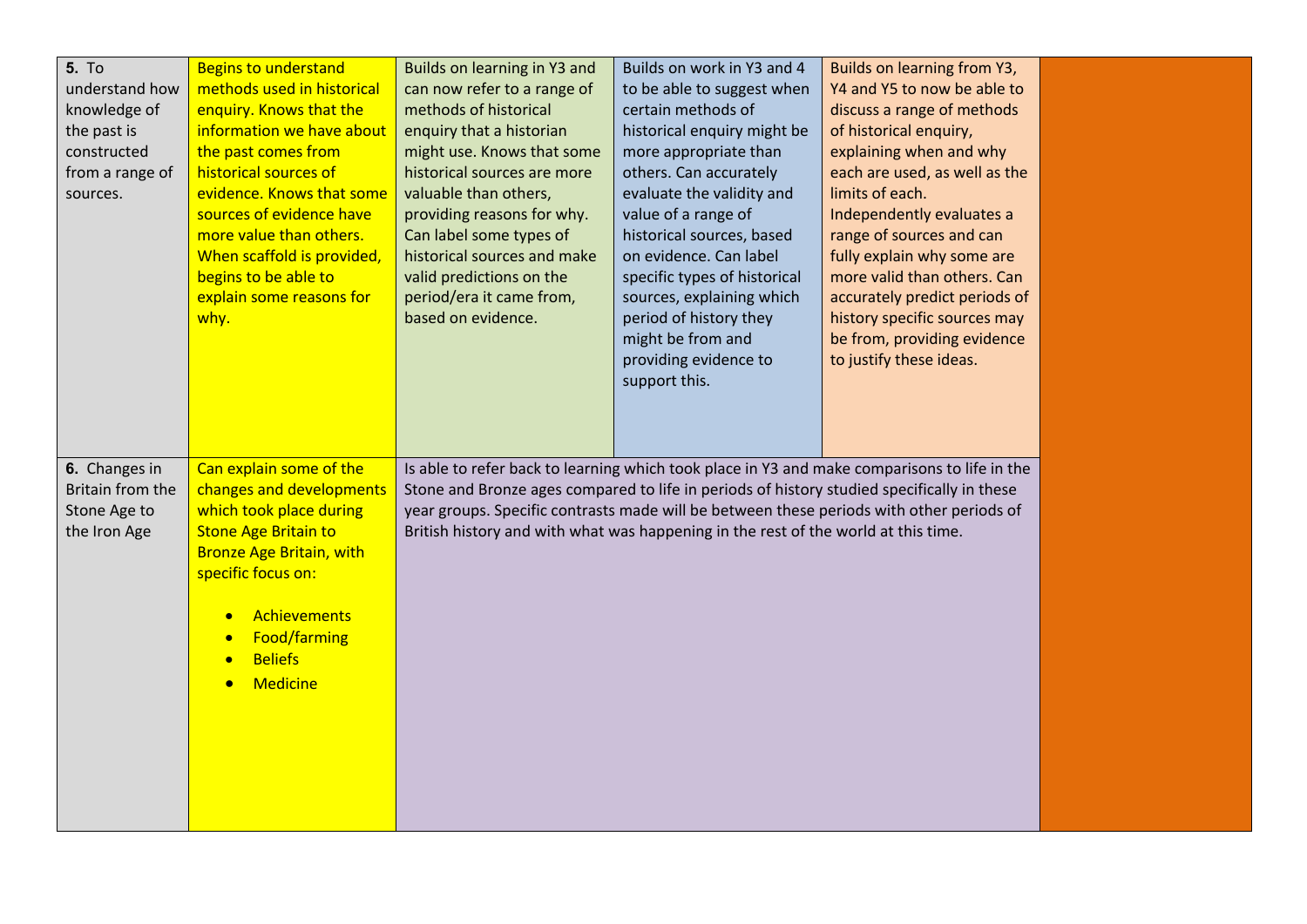| 7. The Roman    | Develops knowledge of the    |                              |  |  |
|-----------------|------------------------------|------------------------------|--|--|
| Empire and its  | key aspects of the Roman     |                              |  |  |
| impact on       | Empire and can explain the   |                              |  |  |
| Britain.        | impact it had on Britain.    |                              |  |  |
|                 | There is specific focus on:  |                              |  |  |
|                 |                              |                              |  |  |
|                 | Achievements<br>$\bullet$    |                              |  |  |
|                 | Food/farming<br>$\bullet$    |                              |  |  |
|                 | <b>Beliefs</b><br>$\bullet$  |                              |  |  |
|                 | <b>Medicine</b><br>$\bullet$ |                              |  |  |
| 8. Britain's    |                              | Develops knowledge of why    |  |  |
| settlement by   |                              | the Anglo-Saxons and Scots   |  |  |
| Anglo-Saxons    |                              | settled in Britain. There is |  |  |
| and Scots.      |                              | specific emphasis on:        |  |  |
|                 |                              |                              |  |  |
|                 |                              | • Achievements               |  |  |
|                 |                              | • Food/farming               |  |  |
|                 |                              | • Beliefs                    |  |  |
|                 |                              | • Medicine                   |  |  |
| 9. The Viking   |                              | Develops and understanding   |  |  |
| and Anglo-      |                              | of the raids and invasions   |  |  |
| Saxon struggle  |                              | which were carried out       |  |  |
| for the kingdom |                              | during this time, the        |  |  |
| of England to   |                              | motivation of the raiders    |  |  |
| the time of     |                              | and invaders and the impact  |  |  |
| Edward the      |                              | they had on Britain.         |  |  |
| Confessor.      |                              |                              |  |  |
|                 |                              | There is specific emphasis   |  |  |
|                 |                              | on:                          |  |  |
|                 |                              | • Achievements               |  |  |
|                 |                              | • Food/farming               |  |  |
|                 |                              | • Beliefs                    |  |  |
|                 |                              | • Medicine                   |  |  |
|                 |                              |                              |  |  |
|                 |                              |                              |  |  |
|                 |                              |                              |  |  |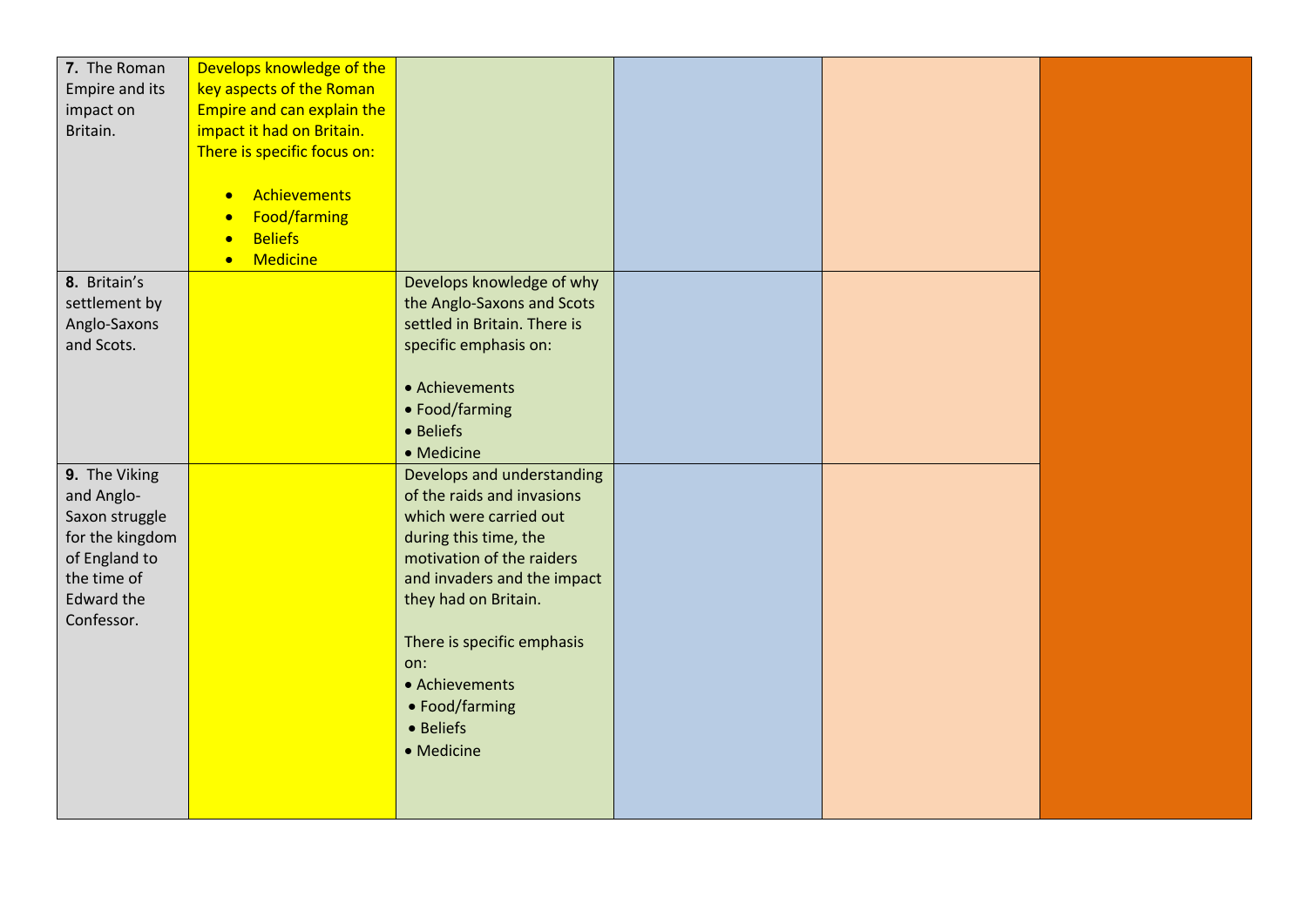| 10. A local<br>history study.                                                                                                       |  | Uses taught skills of<br>historical enquiry and<br>source analysis to devise                                                      |                                                                                                                                                                                                                                                                                                                                                                 |  |
|-------------------------------------------------------------------------------------------------------------------------------------|--|-----------------------------------------------------------------------------------------------------------------------------------|-----------------------------------------------------------------------------------------------------------------------------------------------------------------------------------------------------------------------------------------------------------------------------------------------------------------------------------------------------------------|--|
|                                                                                                                                     |  | and answer their own<br>questions about the place<br>where they live. This might                                                  |                                                                                                                                                                                                                                                                                                                                                                 |  |
|                                                                                                                                     |  | include how it came to be<br>a place of settlement, any<br>significant individuals or                                             |                                                                                                                                                                                                                                                                                                                                                                 |  |
|                                                                                                                                     |  | events which are linked to<br>the area and any specific<br>achievements, successes or                                             |                                                                                                                                                                                                                                                                                                                                                                 |  |
|                                                                                                                                     |  | misfortunes the area has<br>experienced.                                                                                          |                                                                                                                                                                                                                                                                                                                                                                 |  |
| 11. A study of<br>an aspect or<br>theme in British<br>history that<br>extends pupils'<br>chronological<br>knowledge<br>beyond 1066. |  | Develops an understanding<br>of the changes in Britain<br>since WWII and the impact<br>WWII had on the local area<br>and Britain. | Develops an understanding<br>of the changes in crime and<br>punishment in Britain from<br>Medieval times to today.<br>Looks at how society's<br>opinion of crime and<br>criminals have altered,<br>differences in how they are<br>treated and why these<br>differences occur.<br>Develops an understanding<br>of how the Victorians<br>changed Britain. Look at |  |
|                                                                                                                                     |  |                                                                                                                                   | how the Victorian era was<br>important and to analyse<br>different perspectives of the<br>era.                                                                                                                                                                                                                                                                  |  |
| <b>12. The</b><br>achievements of<br>the earliest<br>civilizations- an<br>overview of where                                         |  | Investigates the life of the<br>Ancient Egyptians to come<br>to understand why the<br>civilisation came to settle                 |                                                                                                                                                                                                                                                                                                                                                                 |  |
| and when the first<br>civilizations                                                                                                 |  | around the Nile and how                                                                                                           |                                                                                                                                                                                                                                                                                                                                                                 |  |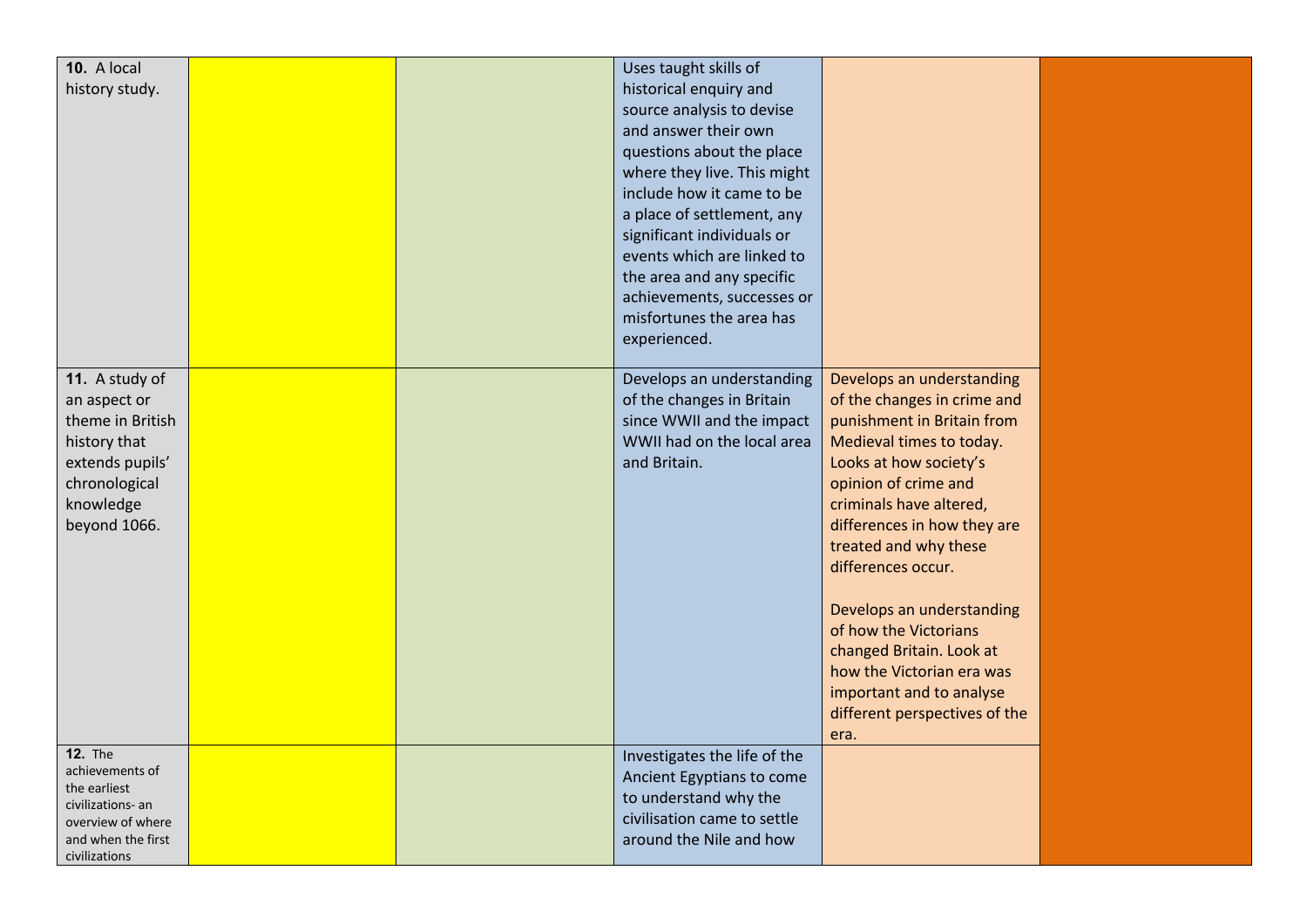| appeared and a<br>depth of study of<br>one of the<br>following: Ancient<br>Sumer; The Indus<br>Valley; Ancient<br>Egypt; The Shang<br><b>Dynasty of Ancient</b><br>China.                                                                            |                                                                                                                                                                                                                                                      | they managed to survive<br>for such a long period.<br>Specifically looks at:<br>Achievements<br>$\bullet$<br>Food/farming<br><b>Beliefs</b><br>Medicine |                                                                                                                                                                                                              |  |
|------------------------------------------------------------------------------------------------------------------------------------------------------------------------------------------------------------------------------------------------------|------------------------------------------------------------------------------------------------------------------------------------------------------------------------------------------------------------------------------------------------------|---------------------------------------------------------------------------------------------------------------------------------------------------------|--------------------------------------------------------------------------------------------------------------------------------------------------------------------------------------------------------------|--|
| 13. Ancient<br>Greece- a study<br>of Greek life<br>and<br>achievements<br>and their<br>influence on the<br>western world                                                                                                                             | Develops a knowledge about<br>Ancient Greece society and<br>everyday life. Investigates<br>how they have influenced<br>the western world<br>specifically as well as<br>investigating:<br>• Achievements<br>• Food/farming<br>• Beliefs<br>• Medicine |                                                                                                                                                         |                                                                                                                                                                                                              |  |
| 14. A non-<br>European<br>society that<br>provides<br>contrasts with<br>British history-<br>one study<br>chosen from:<br>early Islamic<br>civilization,<br>including a<br>study of Bagdad<br>c. AD 900;<br>Mayan<br>civilization c. AD<br>900; Benin |                                                                                                                                                                                                                                                      |                                                                                                                                                         | Develops knowledge and<br>understanding of the Mayan<br>civilization. Including:<br>• Achievements<br>• Food/farming<br>• Beliefs<br>• Medicine<br>And makes comparisons to<br>British history at this time. |  |